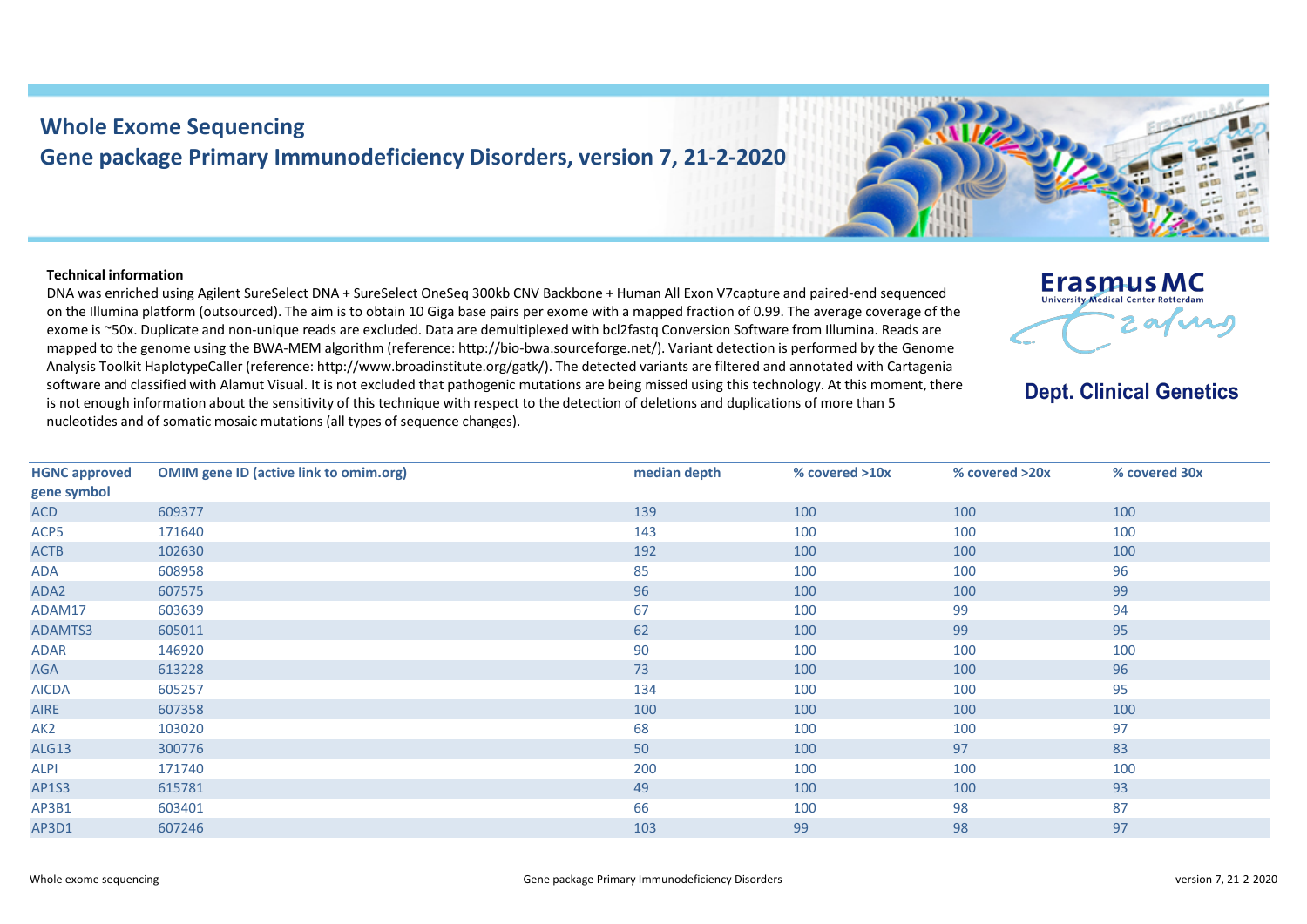| <b>HGNC approved</b> | <b>OMIM gene ID (active link to omim.org)</b> | median depth | % covered >10x | % covered >20x | % covered 30x |
|----------------------|-----------------------------------------------|--------------|----------------|----------------|---------------|
| gene symbol          |                                               |              |                |                |               |
| APOL1                | 603743                                        | 113          | 100            | 100            | 100           |
| ARHGEF1              | 601855                                        | 97           | 100            | 100            | 98            |
| ARPC1B               | 604223                                        | 107          | 100            | 100            | 100           |
| <b>ATM</b>           | 607585                                        | 75           | 100            | 99             | 95            |
| ATP6AP1              | 300197                                        | 76           | 100            | 99             | 95            |
| B <sub>2</sub> M     | 109700                                        | 94           | 100            | 100            | 100           |
| <b>BACH2</b>         | 605394                                        | 118          | 100            | 100            | 100           |
| <b>BCL10</b>         | 603517                                        | 66           | 100            | 100            | 96            |
| BCL11B               | 606558                                        | 106          | 100            | 97             | 92            |
| <b>BLK</b>           | 191305                                        | 113          | 100            | 100            | 100           |
| <b>BLM</b>           | 604610                                        | 82           | 100            | 100            | 96            |
| <b>BLNK</b>          | 604515                                        | 60           | 100            | 98             | 88            |
| BLOC1S6              | 604310                                        | 46           | 100            | 100            | 84            |
| <b>BTK</b>           | 300300                                        | 50           | 100            | 98             | 83            |
| C <sub>1</sub> QA    | 120550                                        | 155          | 100            | 100            | 100           |
| C <sub>1QB</sub>     | 120570                                        | 121          | 100            | 100            | 100           |
| C <sub>1</sub> QC    | 120575                                        | 150          | 100            | 100            | 100           |
| C1R                  | 613785                                        | 125          | 100            | 100            | 100           |
| C1S                  | 120580                                        | 96           | 100            | 100            | 98            |
| C2                   | 613927                                        | 106          | 100            | 100            | 100           |
| C <sub>3</sub>       | 120700                                        | 127          | 100            | 100            | 99            |
| C <sub>5</sub>       | 120900                                        | 72           | 100            | 98             | 94            |
| C6                   | 217050                                        | 65           | 100            | 99             | 94            |
| C7                   | 217070                                        | 79           | 100            | 99             | 96            |
| C8A                  | 120950                                        | 69           | 100            | 100            | 98            |
| C8B                  | 120960                                        | 100          | 100            | 100            | 98            |
| C8G                  | 120930                                        | 151          | 100            | 100            | 100           |
| C9                   | 120940                                        | 66           | 100            | 100            | 97            |
| CA <sub>2</sub>      | 611492                                        | 99           | 100            | 100            | 100           |
| CARD11               | 607210                                        | 108          | 100            | 100            | 99            |
| CARD14               | 607211                                        | 112          | 100            | 99             | 99            |
| CARD9                | 607212                                        | 122          | 100            | 100            | 99            |
| CARMIL2              | 610859                                        | 125          | 100            | 96             | 94            |
| CASP10               | 601762                                        | 75           | 100            | 100            | 97            |
| CASP8                | 601763                                        | 87           | 100            | 100            | 100           |
| CAVIN1               | 603198                                        | 172          | 100            | 100            | 100           |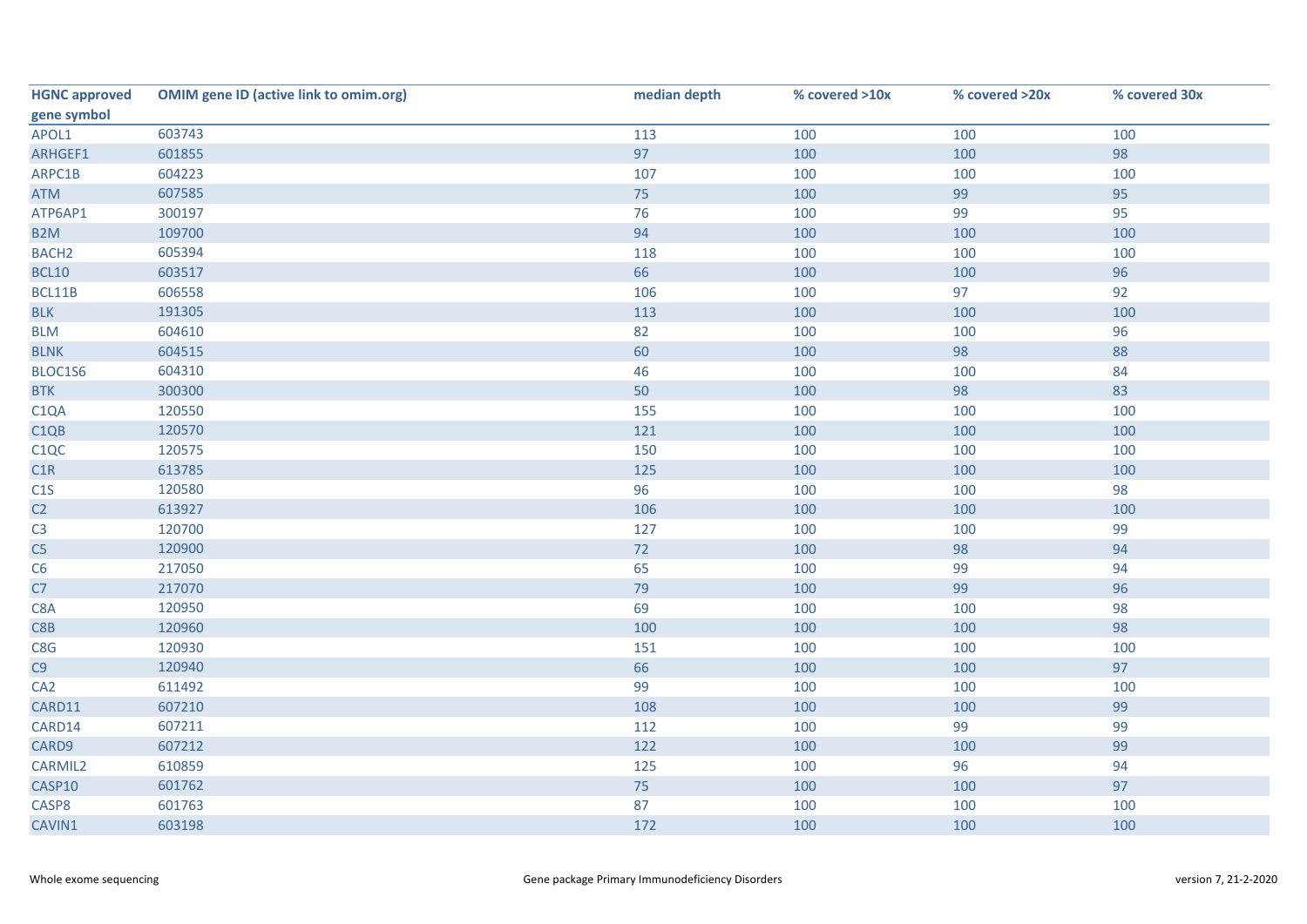| <b>HGNC approved</b> | <b>OMIM gene ID (active link to omim.org)</b> | median depth | % covered >10x | % covered >20x | % covered 30x |
|----------------------|-----------------------------------------------|--------------|----------------|----------------|---------------|
| gene symbol          |                                               |              |                |                |               |
| CCBE1                | 612753                                        | 87           | 100            | 99             | 95            |
| CD19                 | 107265                                        | 107          | 100            | 100            | 99            |
| CD247                | 186780                                        | 74           | 100            | 100            | 100           |
| <b>CD27</b>          | 186711                                        | 95           | 100            | 100            | 100           |
| CD <sub>3</sub> D    | 186790                                        | 100          | 100            | 100            | 99            |
| CD3E                 | 186830                                        | 113          | 100            | 100            | 100           |
| CD3G                 | 186740                                        | 76           | 100            | 100            | 99            |
| <b>CD40</b>          | 109535                                        | 104          | 100            | 100            | 100           |
| CD40LG               | 300386                                        | 67           | 100            | 100            | 97            |
| <b>CD46</b>          | 120920                                        | 88           | 100            | 100            | 95            |
| <b>CD55</b>          | 125240                                        | 55           | 91             | 85             | 79            |
| <b>CD59</b>          | 107271                                        | 86           | 100            | 100            | 100           |
| <b>CD70</b>          | 602840                                        | 100          | 100            | 100            | 100           |
| CD79A                | 112205                                        | 83           | 100            | 91             | 85            |
| CD79B                | 147245                                        | 146          | 100            | 100            | 100           |
| CD81                 | 186845                                        | 146          | 97             | 90             | 90            |
| CD8A                 | 186910                                        | 100          | 100            | 100            | 97            |
| CDCA7                | 609937                                        | 61           | 100            | 99             | 92            |
| CDKN2B               | 600431                                        | 105          | 100            | 100            | 100           |
| <b>CEBPE</b>         | 600749                                        | 57           | 100            | 100            | 99            |
| CFB                  | 138470                                        | 106          | 100            | 100            | 100           |
| <b>CFD</b>           | 134350                                        | 99           | 100            | 98             | 90            |
| <b>CFH</b>           | 134370                                        | 78           | 100            | 100            | 96            |
| CFHR1                | 134371                                        | 65           | 93             | 93             | 83            |
| CFHR3                | 605336                                        | 55           | 100            | 93             | 87            |
| CFHR5                | 608593                                        | 75           | 100            | 100            | 97            |
| <b>CFI</b>           | 217030                                        | 67           | 100            | 99             | 93            |
| <b>CFP</b>           | 300383                                        | 68           | 100            | 95             | 86            |
| <b>CFTR</b>          | 602421                                        | 93           | 100            | 100            | 97            |
| CHD7                 | 608892                                        | 87           | 100            | 100            | 97            |
| CIB1                 | 602293                                        | 100          | 100            | 94             | 92            |
| <b>CIITA</b>         | 600005                                        | 117          | 100            | 100            | 99            |
| CLCN7                | 602727                                        | 128          | 100            | 100            | 99            |
| CLEC4D               | 609964                                        | 52           | 100            | 100            | 93            |
| CLEC7A               | 606264                                        | 64           | 100            | 100            | 91            |
| <b>CLPB</b>          | 616254                                        | 114          | 100            | 100            | 100           |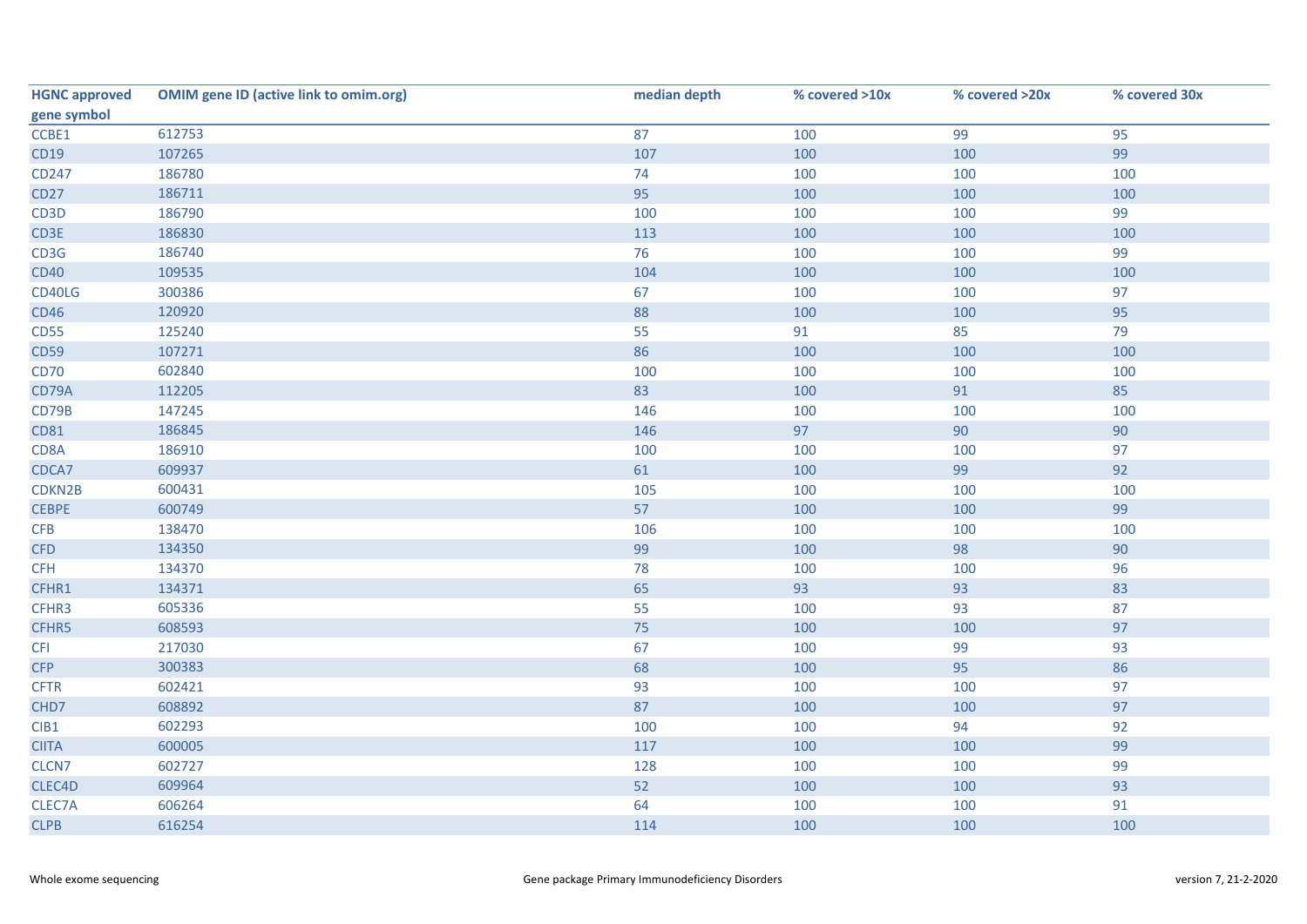| <b>HGNC approved</b> | <b>OMIM gene ID (active link to omim.org)</b> | median depth   | % covered >10x | % covered >20x | % covered 30x       |
|----------------------|-----------------------------------------------|----------------|----------------|----------------|---------------------|
| gene symbol          |                                               |                |                |                |                     |
| COG6                 | 606977                                        | 65             | 100            | 99             | 90                  |
| <b>COPA</b>          | 601924                                        | 75             | 100            | 100            | 99                  |
| CORO1A               | 605000                                        | 122            | 92             | 92             | 91                  |
| CR <sub>2</sub>      | 120650                                        | 63             | 100            | 100            | 97                  |
| <b>CREBBP</b>        | 600140                                        | 85             | 100            | 99             | 94                  |
| CSF2RA               | 306250                                        | $\overline{0}$ | $\overline{0}$ | $\overline{0}$ | $\mathsf{O}\xspace$ |
| CSF2RB               | 425000                                        | 132            | 100            | 100            | 100                 |
| CSF3R                | 138981                                        | 98             | 100            | 100            | 100                 |
| CTC1                 | 138971                                        | 100            | 100            | 100            | 100                 |
| CTLA4                | 613129                                        | 90             | 100            | 100            | 100                 |
| CTPS1                | 123890                                        | 70             | 100            | 100            | 97                  |
| <b>CTSC</b>          | 123860                                        | 75             | 100            | 100            | 97                  |
| CXCR4                | 602365                                        | 82             | 83             | 83             | 82                  |
| <b>CYBA</b>          | 162643                                        | 106            | 94             | 81             | 66                  |
| <b>CYBB</b>          | 608508                                        | 49             | 100            | 98             | 91                  |
| CYBC1                | 300481                                        | 119            | 100            | 100            | 98                  |
| DBR1                 | 607024                                        | 56             | 99             | 95             | 85                  |
| DCLRE1B              | 609683                                        | 95             | 100            | 100            | 98                  |
| DCLRE1C              | 605988                                        | 64             | 100            | 100            | 92                  |
| <b>DDX58</b>         | 609631                                        | 68             | 100            | 100            | 96                  |
| DEF6                 | 610094                                        | 112            | 100            | 100            | 96                  |
| DGAT1                | 604900                                        | 116            | 96             | 91             | 85                  |
| <b>DHFR</b>          | 126060                                        | 76             | 100            | 100            | 98                  |
| DKC1                 | 300126                                        | 53             | 100            | 98             | 89                  |
| DNAJC21              | 617048                                        | 62             | 100            | 96             | 89                  |
| DNASE1               | 125505                                        | 132            | 100            | 100            | 100                 |
| DNASE1L3             | 602244                                        | 67             | 100            | 100            | 98                  |
| DNASE2               | 126350                                        | 95             | 100            | 100            | 100                 |
| DNMT3B               | 602900                                        | 115            | 100            | 100            | 99                  |
| DOCK <sub>2</sub>    | 603122                                        | 82             | 100            | 100            | 97                  |
| DOCK8                | 611432                                        | 74             | 100            | 99             | 94                  |
| EFL1                 | 617538                                        | 60             | 99             | 97             | 92                  |
| <b>ELANE</b>         | 130130                                        | 127            | 100            | 100            | 100                 |
| ELF4                 | 300775                                        | 67             | 100            | 100            | 100                 |
| EPG5                 | 615068                                        | 69             | 100            | 100            | 97                  |
| ERCC2                | 126340                                        | 97             | 100            | 99             | 98                  |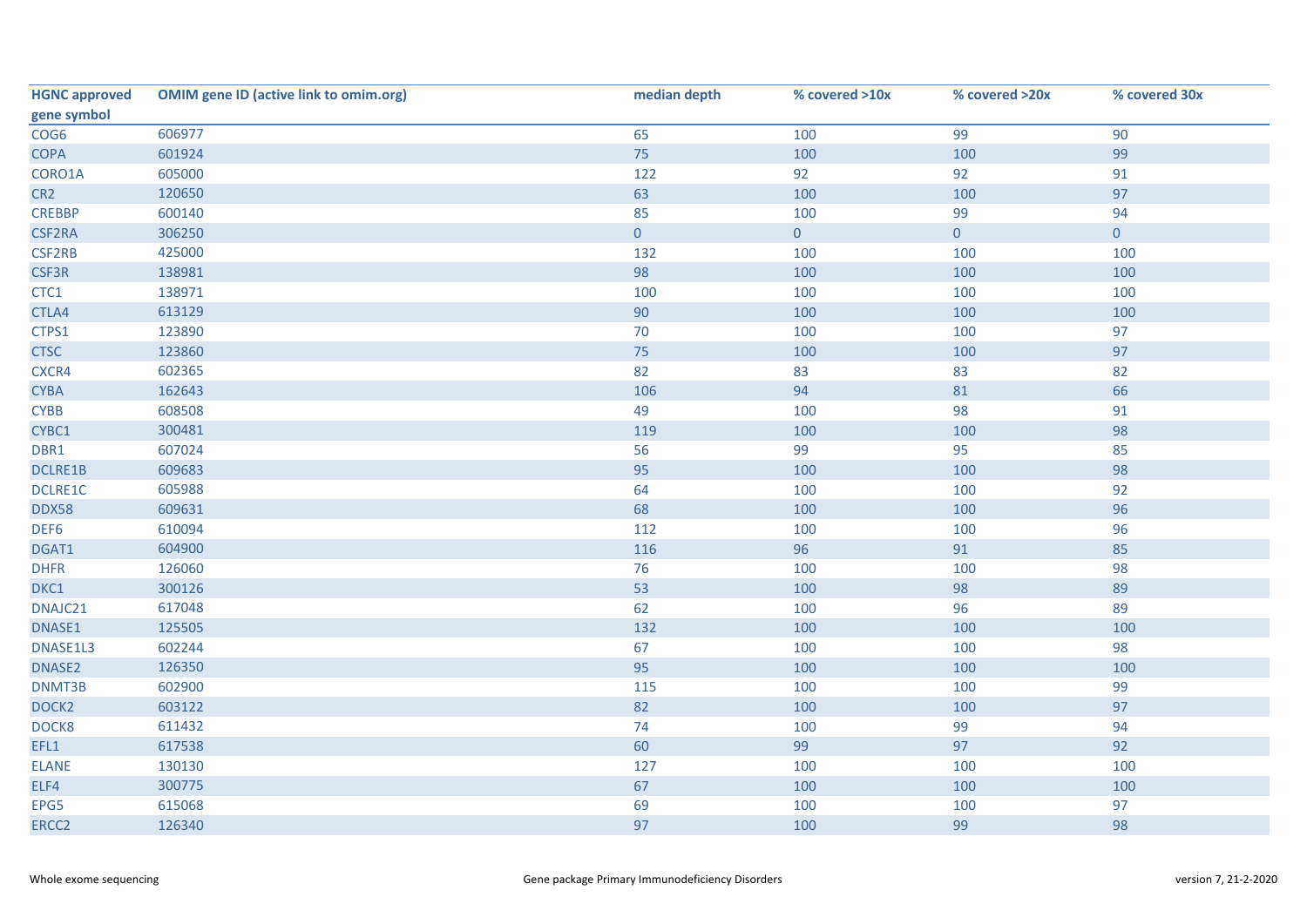| <b>HGNC approved</b> | <b>OMIM gene ID (active link to omim.org)</b> | median depth | % covered >10x | % covered >20x | % covered 30x |
|----------------------|-----------------------------------------------|--------------|----------------|----------------|---------------|
| gene symbol          |                                               |              |                |                |               |
| ERCC3                | 133510                                        | 82           | 100            | 100            | 99            |
| ERCC6L2              | 615667                                        | 57           | 100            | 98             | 93            |
| EXTL3                | 605744                                        | 150          | 100            | 100            | 100           |
| F12                  | 610619                                        | 135          | 100            | 100            | 100           |
| FAAP24               | 610884                                        | 97           | 100            | 100            | 100           |
| FADD                 | 602457                                        | 143          | 100            | 100            | 100           |
| FAS                  | 134637                                        | 264          | 100            | 100            | 96            |
| <b>FASLG</b>         | 134638                                        | 65           | 100            | 100            | 100           |
| FAT4                 | 612411                                        | 90           | 100            | 100            | 99            |
| FCGR1A               | 146760                                        | 83           | 97             | 97             | 93            |
| FCGR2A               | 146790                                        | 150          | 100            | 100            | 100           |
| FCGR2B               | 604590                                        | 99           | 84             | 82             | 78            |
| FCGR3A               | 146740                                        | 244          | 100            | 100            | 98            |
| FCGR3B               | 610665                                        | 210          | 100            | 100            | 100           |
| FCHO1                | 613437                                        | 86           | 100            | 97             | 92            |
| FCN3                 | 604973                                        | 103          | 100            | 100            | 97            |
| FERMT3               | 607901                                        | 114          | 100            | 100            | 97            |
| FNIP1                | 610594                                        | 59           | 100            | 99             | 94            |
| FOXN1                | 600838                                        | 136          | 100            | 100            | 100           |
| FOXP3                | 300292                                        | 69           | 100            | 99             | 88            |
| FPR1                 | 136537                                        | 129          | 100            | 100            | 100           |
| G6PC                 | 613742                                        | 113          | 100            | 100            | 100           |
| G6PC3                | 611045                                        | 103          | 100            | 100            | 100           |
| G6PD                 | 305900                                        | 96           | 100            | 100            | 100           |
| GATA2                | 137295                                        | 100          | 100            | 100            | 100           |
| GFI1                 | 600871                                        | 136          | 100            | 100            | 100           |
| GINS1                | 610608                                        | 65           | 100            | 100            | 91            |
| GJC2                 | 608803                                        | 85           | 96             | 86             | 76            |
| GRHL2                | 608576                                        | 81           | 100            | 100            | 99            |
| GTF2H5               | 608780                                        | 53           | 100            | 100            | 100           |
| HAVCR2               | 606652                                        | 58           | 100            | 99             | 92            |
| HAX1                 | 605998                                        | 99           | 100            | 100            | 99            |
| <b>HELLS</b>         | 603946                                        | 61           | 100            | 96             | 84            |
| HMOX1                | 141250                                        | 112          | 100            | 100            | 99            |
| HYOU1                | 601746                                        | 112          | 100            | 100            | 98            |
| <b>ICOS</b>          | 604558                                        | 57           | 100            | 100            | 95            |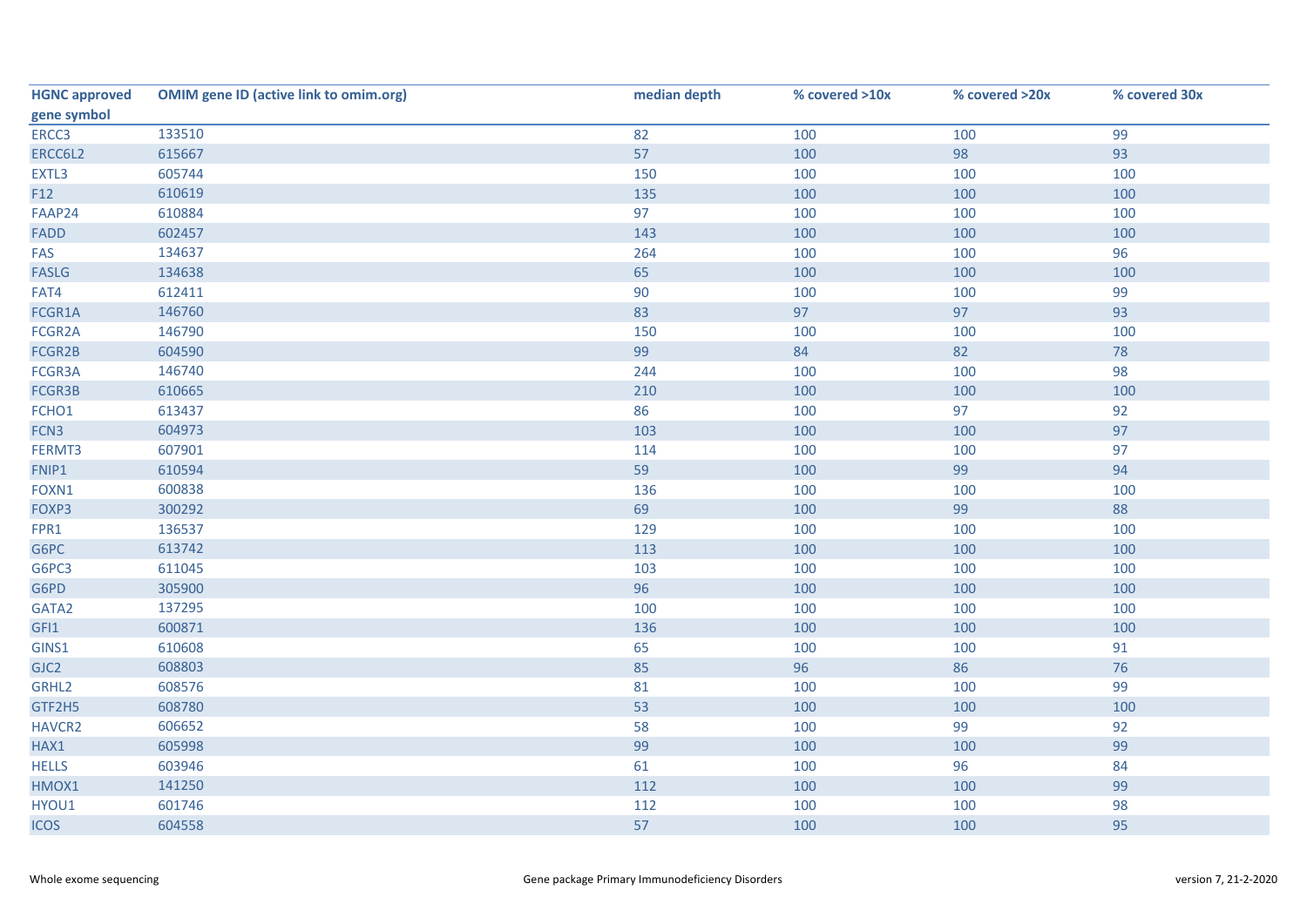| <b>HGNC approved</b> | <b>OMIM gene ID (active link to omim.org)</b> | median depth | % covered >10x | % covered >20x | % covered 30x |
|----------------------|-----------------------------------------------|--------------|----------------|----------------|---------------|
| gene symbol          |                                               |              |                |                |               |
| <b>ICOSLG</b>        | 605717                                        | 93           | 100            | 97             | 95            |
| IFIH1                | 606951                                        | 86           | 100            | 100            | 96            |
| IFNAR1               | 107450                                        | 61           | 100            | 97             | 88            |
| <b>IFNAR2</b>        | 602376                                        | 93           | 100            | 100            | 97            |
| IFNGR1               | 107470                                        | 68           | 100            | 100            | 95            |
| IFNGR2               | 147569                                        | 64           | 97             | 92             | 90            |
| IGLL1                | 146770                                        | 132          | 100            | 100            | 100           |
| <b>IKBKB</b>         | 603258                                        | 86           | 100            | 100            | 97            |
| <b>IKBKG</b>         | 300248                                        | 24           | 38             | 33             | 31            |
| IKZF1                | 603023                                        | 166          | 100            | 100            | 100           |
| IL10                 | 124092                                        | 120          | 100            | 100            | 99            |
| IL10RA               | 146933                                        | 125          | 100            | 100            | 99            |
| IL10RB               | 123889                                        | 69           | 100            | 100            | 97            |
| IL12B                | 161561                                        | 77           | 100            | 100            | 98            |
| <b>IL12RB1</b>       | 601604                                        | 116          | 100            | 100            | 100           |
| IL17F                | 606496                                        | 79           | 100            | 100            | 100           |
| IL17RA               | 605461                                        | 125          | 100            | 100            | 100           |
| IL17RC               | 610925                                        | 109          | 100            | 100            | 99            |
| IL18BP               | 604113                                        | 149          | 100            | 100            | 100           |
| IL1RN                | 147679                                        | 76           | 100            | 100            | 90            |
| IL2                  | 147680                                        | 42           | 100            | 88             | 77            |
| IL21                 | 605384                                        | 69           | 100            | 99             | 89            |
| <b>IL21R</b>         | 605383                                        | 113          | 100            | 100            | 100           |
| IL2RA                | 147730                                        | 96           | 100            | 100            | 100           |
| IL2RB                | 146710                                        | 84           | 100            | 100            | 99            |
| IL2RG                | 308380                                        | 54           | 100            | 99             | 91            |
| IL36RN               | 605507                                        | 82           | 100            | 100            | 100           |
| IL6R                 | 147880                                        | 132          | 100            | 100            | 99            |
| IL6ST                | 600694                                        | 64           | 100            | 96             | 83            |
| IL7R                 | 146661                                        | 60           | 100            | 100            | 99            |
| <b>INO80</b>         | 610169                                        | 73           | 100            | 99             | 92            |
| <b>INSR</b>          | 147670                                        | 115          | 100            | 98             | 95            |
| IRAK1                | 300283                                        | 62           | 100            | 97             | 86            |
| IRAK4                | 606883                                        | 72           | 100            | 99             | 91            |
| IRF2BP2              | 615332                                        | 82           | 100            | 100            | 91            |
| IRF3                 | 603734                                        | 132          | 100            | 100            | 97            |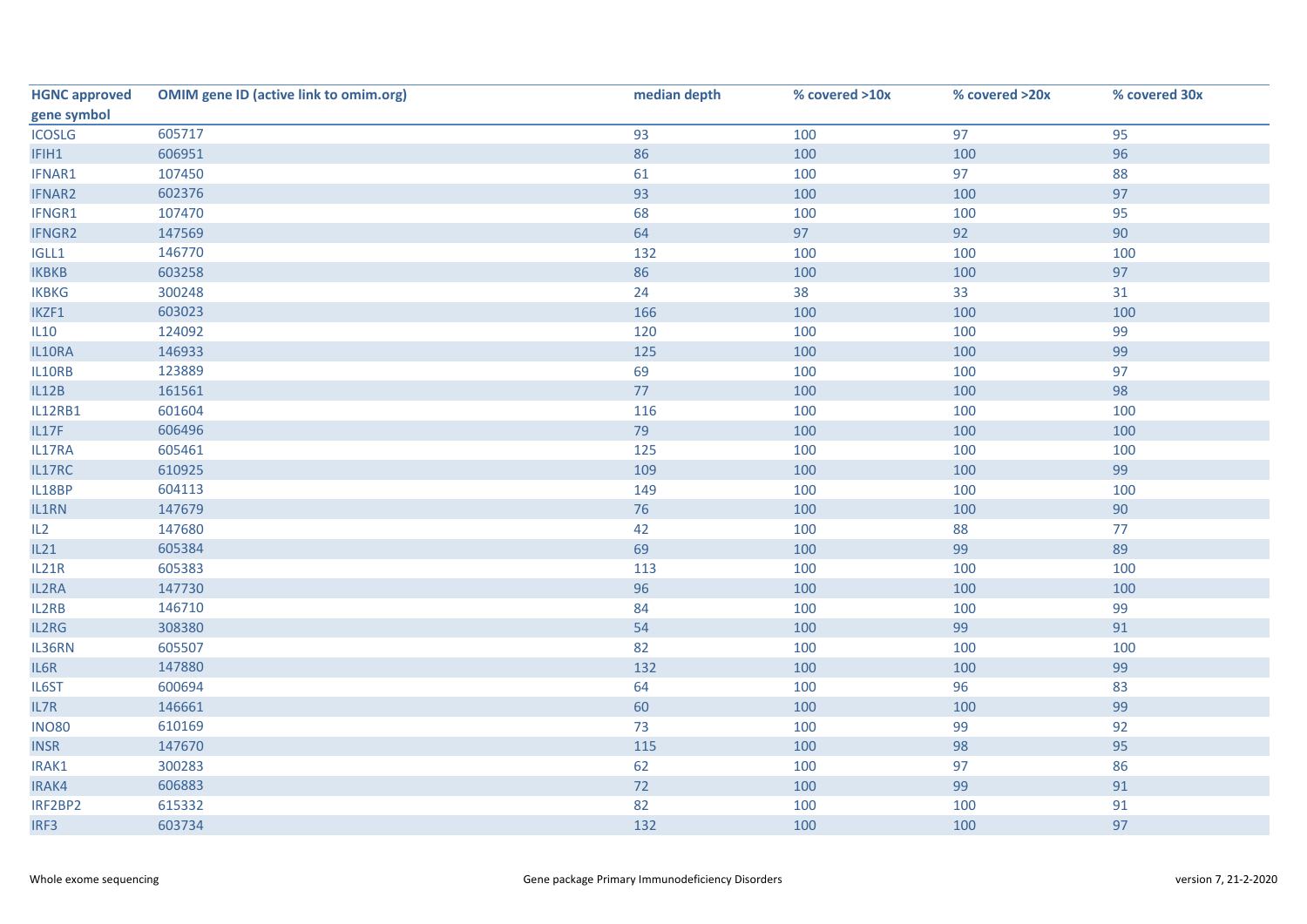| <b>HGNC approved</b> | <b>OMIM gene ID (active link to omim.org)</b> | median depth | % covered >10x | % covered >20x | % covered 30x |
|----------------------|-----------------------------------------------|--------------|----------------|----------------|---------------|
| gene symbol          |                                               |              |                |                |               |
| IRF4                 | 601900                                        | 147          | 100            | 100            | 100           |
| IRF7                 | 605047                                        | 128          | 100            | 99             | 98            |
| IRF8                 | 601565                                        | 136          | 100            | 100            | 99            |
| IRF9                 | 147574                                        | 123          | 100            | 100            | 99            |
| ISG15                | 147571                                        | 144          | 100            | 100            | 100           |
| <b>ITCH</b>          | 606409                                        | 61           | 96             | 95             | 90            |
| ITGB2                | 600065                                        | 140          | 100            | 100            | 100           |
| <b>ITK</b>           | 186973                                        | 76           | 100            | 100            | 95            |
| JAGN1                | 616012                                        | 91           | 100            | 100            | 100           |
| JAK1                 | 147795                                        | $71\,$       | 100            | 98             | 93            |
| JAK2                 | 147796                                        | 63           | 100            | 99             | 93            |
| JAK3                 | 600173                                        | 104          | 100            | 100            | 99            |
| KDM6A                | 300128                                        | 52           | 100            | 95             | 80            |
| KMT2A                | 159555                                        | $71$         | 100            | 100            | 98            |
| KMT2D                | 602113                                        | 114          | 100            | 100            | 99            |
| LACC1                | 613409                                        | 62           | 100            | 98             | 93            |
| LAMTOR2              | 610389                                        | 108          | 100            | 100            | 100           |
| LAT                  | 602354                                        | 91           | 100            | 100            | 97            |
| <b>LCK</b>           | 153390                                        | 160          | 100            | 100            | 100           |
| LIG1                 | 126391                                        | 94           | 100            | 100            | 99            |
| LIG4                 | 601837                                        | 71           | 100            | 100            | 100           |
| LPIN2                | 605519                                        | $77\,$       | 100            | 100            | 98            |
| LRBA                 | 606453                                        | 65           | 100            | 99             | 94            |
| LRRC8A               | 608360                                        | 174          | 100            | 100            | 100           |
| LTBP3                | 602090                                        | 130          | 100            | 99             | 96            |
| <b>LYST</b>          | 606897                                        | 72           | 100            | 99             | 95            |
| MAGT1                | 300715                                        | 47           | 100            | 99             | 85            |
| <b>MAL</b>           | 188860                                        | 102          | 100            | 100            | 98            |
| MALT1                | 604860                                        | 68           | 97             | 93             | 89            |
| MAN2B1               | 609458                                        | 115          | 100            | 100            | 100           |
| <b>MANBA</b>         | 609489                                        | 85           | 100            | 100            | 95            |
| MAP3K14              | 604655                                        | 113          | 100            | 100            | 100           |
| MASP2                | 605102                                        | 85           | 100            | 100            | 97            |
| MBL2                 | 154545                                        | 122          | 100            | 100            | 100           |
| MC <sub>2R</sub>     | 607397                                        | 102          | 100            | 100            | 100           |
| MCM4                 | 602638                                        | 88           | 100            | 100            | 97            |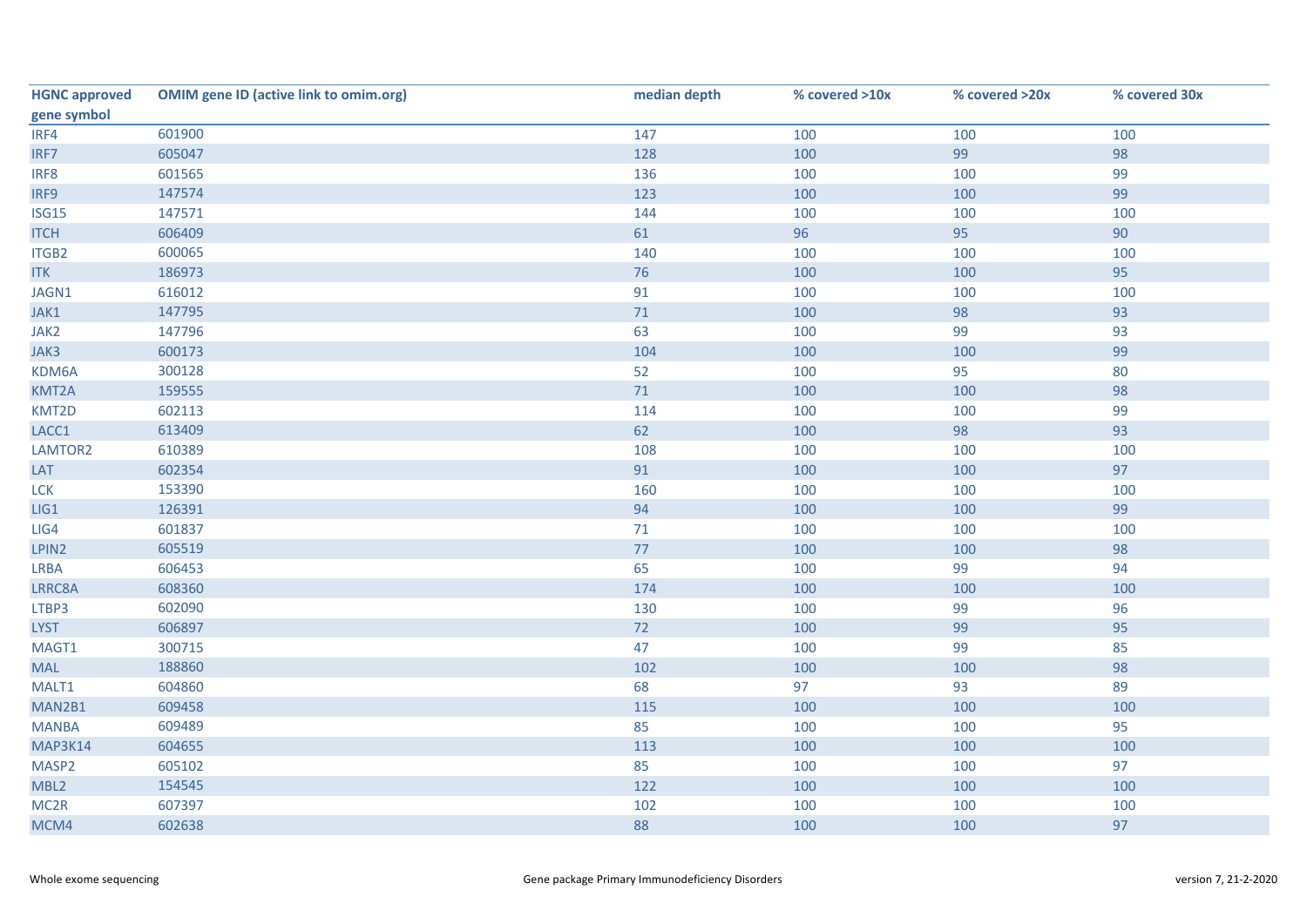| <b>HGNC approved</b> | <b>OMIM gene ID (active link to omim.org)</b> | median depth | % covered >10x | % covered >20x | % covered 30x |
|----------------------|-----------------------------------------------|--------------|----------------|----------------|---------------|
| gene symbol          |                                               |              |                |                |               |
| <b>MEFV</b>          | 608107                                        | 105          | 100            | 100            | 100           |
| <b>MOGS</b>          | 601336                                        | 130          | 100            | 100            | 100           |
| <b>MRE11</b>         | 600814                                        | 55           | 100            | 97             | 83            |
| <b>MRTFA</b>         | 606078                                        | 94           | 98             | 97             | 92            |
| MS4A1                | 112210                                        | 80           | 100            | 100            | 98            |
| <b>MSN</b>           | 309845                                        | 51           | 99             | 92             | 78            |
| MTHFD1               | 172460                                        | 76           | 100            | 100            | 96            |
| <b>MVK</b>           | 251170                                        | 100          | 100            | 100            | 100           |
| <b>MYD88</b>         | 602170                                        | 157          | 100            | 100            | 100           |
| MYSM1                | 612176                                        | 55           | 100            | 98             | 90            |
| <b>NBAS</b>          | 608025                                        | 66           | 100            | 99             | 94            |
| <b>NBN</b>           | 602667                                        | 68           | 100            | 99             | 88            |
| NCF1                 | 608512                                        | 108          | 68             | 65             | 61            |
| NCF <sub>2</sub>     | 608515                                        | 94           | 100            | 100            | 98            |
| NCF4                 | 601488                                        | 121          | 100            | 100            | 100           |
| <b>NCSTN</b>         | 605254                                        | 91           | 100            | 100            | 98            |
| NFAT5                | 604708                                        | 64           | 100            | 99             | 96            |
| NFE2L2               | 600492                                        | 67           | 100            | 99             | 94            |
| NFKB1                | 164011                                        | 56           | 100            | 98             | 89            |
| NFKB2                | 164012                                        | 143          | 100            | 100            | 96            |
| <b>NFKBIA</b>        | 164008                                        | 131          | 100            | 100            | 100           |
| NHEJ1                | 611290                                        | 55           | 100            | 100            | 96            |
| NHP <sub>2</sub>     | 606470                                        | 122          | 100            | 100            | 100           |
| NLRC4                | 606831                                        | 83           | 100            | 100            | 97            |
| NLRP1                | 606636                                        | 103          | 100            | 100            | 100           |
| NLRP12               | 609648                                        | 135          | 100            | 100            | 100           |
| NLRP3                | 606416                                        | 125          | 100            | 100            | 100           |
| NOD <sub>2</sub>     | 605956                                        | 113          | 100            | 100            | 99            |
| <b>NOP10</b>         | 606471                                        | 147          | 100            | 100            | 100           |
| <b>NRAS</b>          | 164790                                        | 63           | 100            | 100            | 98            |
| NSMCE3               | 608243                                        | 161          | 100            | 100            | 100           |
| OAS1                 | 164350                                        | 108          | 100            | 100            | 100           |
| ORAI1                | 610277                                        | 175          | 99             | 99             | 97            |
| OSTM1                | 607649                                        | 79           | 100            | 100            | 97            |
| <b>OTULIN</b>        | 615712                                        | 70           | 97             | 91             | 82            |
| <b>PARN</b>          | 604212                                        | 59           | 100            | 99             | 92            |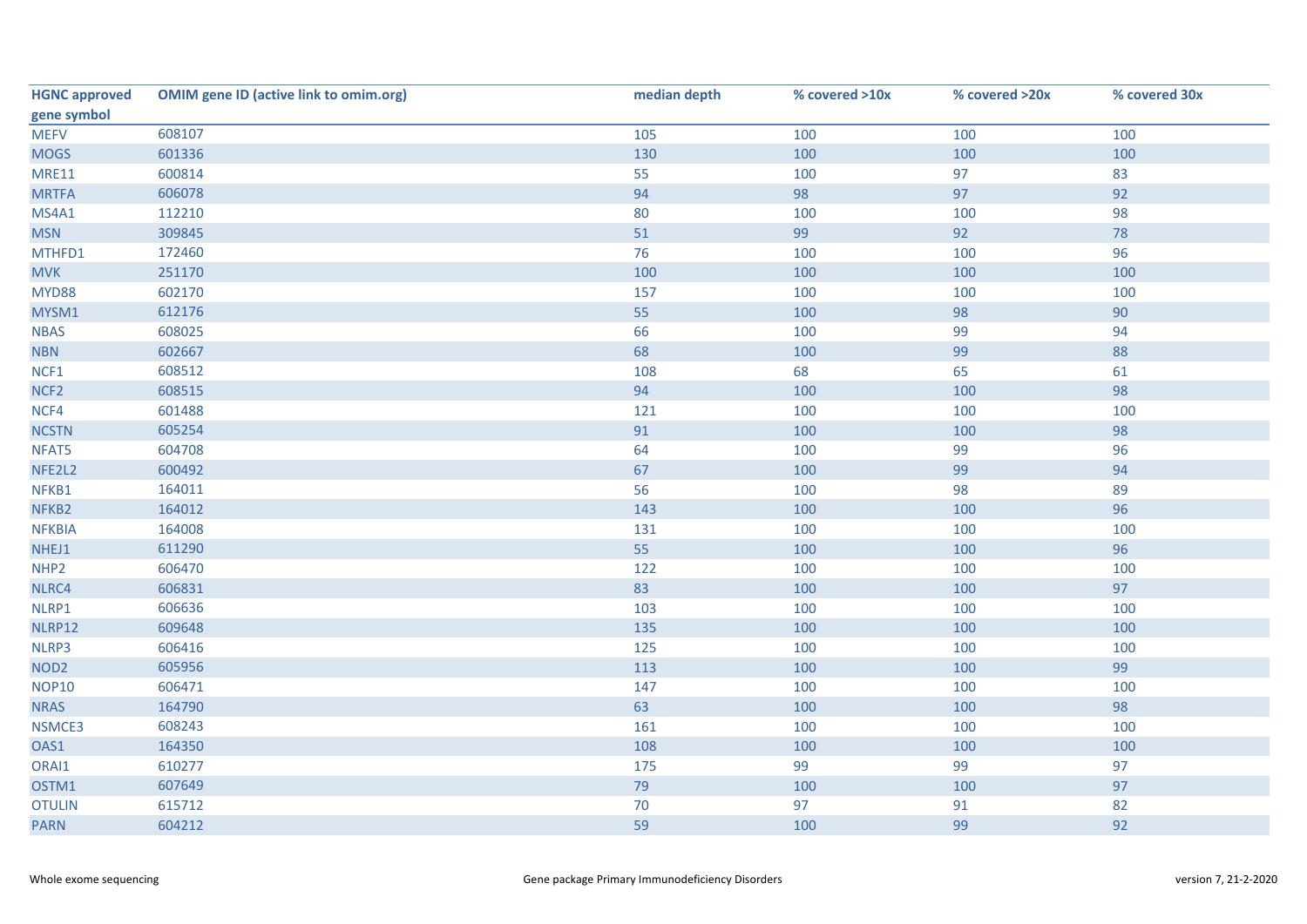| <b>HGNC approved</b> | <b>OMIM gene ID (active link to omim.org)</b> | median depth | % covered >10x | % covered >20x | % covered 30x |
|----------------------|-----------------------------------------------|--------------|----------------|----------------|---------------|
| gene symbol          |                                               |              |                |                |               |
| PAX5                 | 167414                                        | 106          | 100            | 100            | 95            |
| PBX1                 | 176310                                        | 72           | 100            | 100            | 98            |
| <b>PCCA</b>          | 232000                                        | 68           | 100            | 100            | 95            |
| <b>PCCB</b>          | 232050                                        | 72           | 100            | 98             | 95            |
| PEPD                 | 613230                                        | 100          | 100            | 100            | 98            |
| PGM3                 | 172100                                        | 88           | 100            | 100            | 98            |
| PIGA                 | 311770                                        | 67           | 100            | 100            | 97            |
| PIK3CD               | 602839                                        | 137          | 100            | 99             | 98            |
| PIK3R1               | 171833                                        | 80           | 100            | 100            | 97            |
| PLCG2                | 600220                                        | 107          | 100            | 100            | 99            |
| PLEKHM1              | 611466                                        | 174          | 100            | 100            | 99            |
| PLG                  | 173350                                        | 81           | 100            | 100            | 98            |
| PMM <sub>2</sub>     | 601785                                        | 72           | 100            | 100            | 97            |
| <b>PNP</b>           | 164050                                        | 70           | 100            | 100            | 97            |
| POLA1                | 312040                                        | 44           | 99             | 92             | 77            |
| POLE <sub>2</sub>    | 602670                                        | 40           | 99             | 92             | 69            |
| <b>POMP</b>          | 613386                                        | 45           | 100            | 100            | 87            |
| POT1                 | 606478                                        | $71$         | 100            | 99             | 94            |
| PRF1                 | 170280                                        | 120          | 100            | 100            | 100           |
| <b>PRKCD</b>         | 176977                                        | 115          | 100            | 100            | 100           |
| <b>PRKDC</b>         | 600899                                        | 73           | 100            | 99             | 94            |
| PRPS1                | 311850                                        | 50           | 100            | 99             | 90            |
| <b>PSENEN</b>        | 607632                                        | 88           | 100            | 100            | 100           |
| PSMA3                | 176843                                        | 53           | 100            | 99             | 87            |
| PSMB4                | 602177                                        | 73           | 100            | 100            | 100           |
| PSMB8                | 177046                                        | 124          | 100            | 100            | 100           |
| PSMB9                | 177045                                        | 59           | 100            | 90             | 90            |
| PSMG2                | 609702                                        | 58           | 100            | 99             | 86            |
| PSTPIP1              | 606347                                        | 109          | 100            | 100            | 99            |
| PTPN22               | 600716                                        | 54           | 100            | 99             | 92            |
| <b>PTPRC</b>         | 151460                                        | 73           | 100            | 99             | 95            |
| RAB27A               | 603868                                        | 54           | 100            | 100            | 91            |
| RAC <sub>2</sub>     | 602049                                        | 99           | 100            | 100            | 100           |
| RAG1                 | 179615                                        | 101          | 100            | 100            | 100           |
| RAG2                 | 179616                                        | $71$         | 100            | 100            | 100           |
| RANBP2               | 601181                                        | 112          | 100            | 100            | 99            |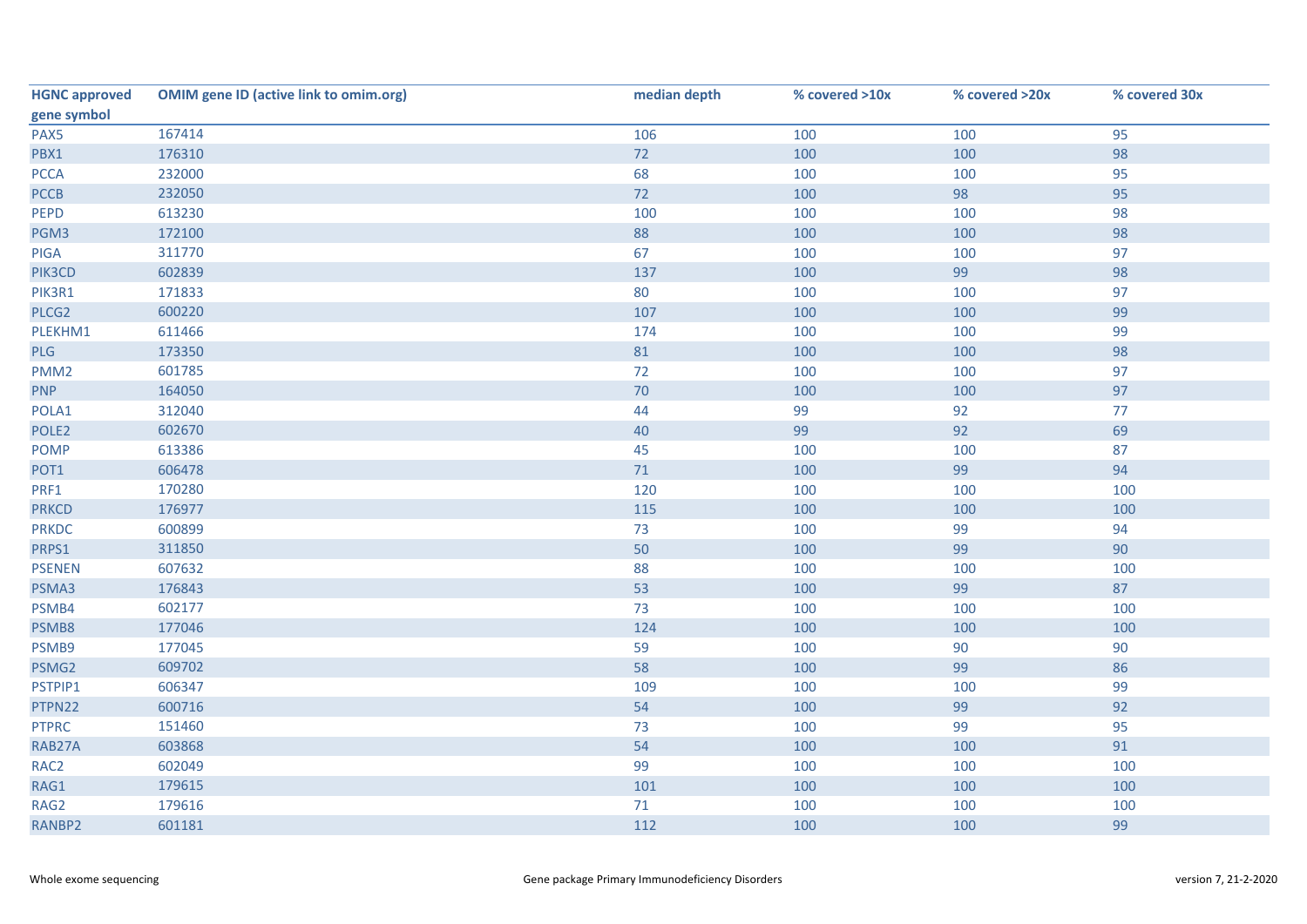| <b>HGNC approved</b> | <b>OMIM gene ID (active link to omim.org)</b> | median depth     | % covered >10x | % covered >20x | % covered 30x |
|----------------------|-----------------------------------------------|------------------|----------------|----------------|---------------|
| gene symbol          |                                               |                  |                |                |               |
| RASGRP1              | 603962                                        | 70               | 100            | 100            | 98            |
| RASGRP2              | 605577                                        | 93               | 100            | 100            | 100           |
| RBCK1                | 610924                                        | 135              | 100            | 100            | 99            |
| RECQL4               | 603780                                        | 148              | 100            | 100            | 99            |
| <b>RELB</b>          | 604758                                        | 88               | 100            | 98             | 93            |
| RFX5                 | 601863                                        | 100              | 100            | 100            | 98            |
| <b>RFXANK</b>        | 603200                                        | 118              | 100            | 100            | 100           |
| <b>RFXAP</b>         | 601861                                        | 148              | 100            | 100            | 100           |
| <b>RHOH</b>          | 602037                                        | 101              | 100            | 100            | 100           |
| RIPK1                | 603453                                        | 54               | 100            | 97             | 91            |
| <b>RMRP</b>          | 157660                                        | No coverage data |                |                |               |
| RNASEH2A             | 606034                                        | 109              | 100            | 100            | 100           |
| RNASEH2B             | 610326                                        | 62               | 100            | 98             | 88            |
| RNASEH2C             | 610330                                        | 323              | 100            | 100            | 100           |
| <b>RNF168</b>        | 612688                                        | 93               | 100            | 100            | 99            |
| <b>RNF31</b>         | 612487                                        | 121              | 100            | 100            | 99            |
| RNU4ATAC             | 601428                                        | No coverage data |                |                |               |
| <b>RORC</b>          | 602943                                        | 97               | 100            | 100            | 99            |
| <b>RPSA</b>          | 150370                                        | 84               | 100            | 100            | 100           |
| RSPH9                | 612648                                        | 125              | 100            | 100            | 100           |
| RTEL1                | 608833                                        | 131              | 100            | 100            | 99            |
| SAMD9                | 610456                                        | 68               | 100            | 100            | 100           |
| SAMD9L               | 611170                                        | 63               | 100            | 100            | 99            |
| SAMHD1               | 606754                                        | 64               | 100            | 99             | 88            |
| <b>SBDS</b>          | 607444                                        | 79               | 100            | 100            | 99            |
| <b>SEC61A1</b>       | 609213                                        | 76               | 100            | 100            | 96            |
| SEMA3E               | 608166                                        | 64               | 100            | 100            | 94            |
| SERAC1               | 614725                                        | 65               | 100            | 99             | 86            |
| SERPING1             | 606860                                        | 112              | 100            | 100            | 99            |
| <b>SH2B3</b>         | 605093                                        | 115              | 100            | 100            | 100           |
| SH2D1A               | 300490                                        | 56               | 100            | 98             | 83            |
| SH3BP2               | 602104                                        | 127              | 91             | 91             | 91            |
| SH3KBP1              | 300374                                        | 51               | 99             | 89             | 69            |
| SKIV2L               | 600478                                        | 124              | 100            | 100            | 100           |
| <b>SLC29A3</b>       | 612373                                        | 152              | 100            | 99             | 99            |
| <b>SLC35A1</b>       | 605634                                        | 66               | 100            | 100            | 97            |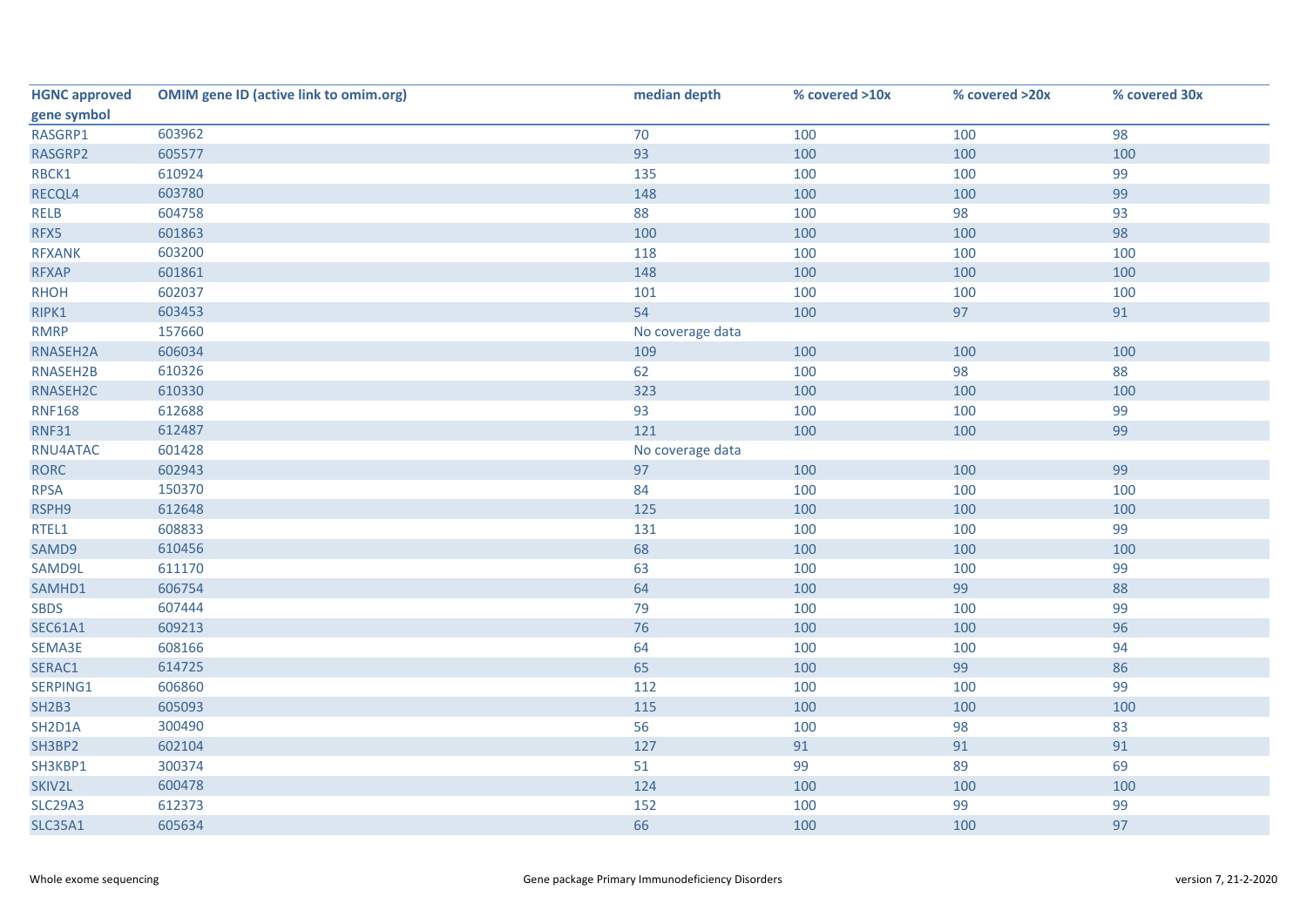| <b>HGNC approved</b> | <b>OMIM gene ID (active link to omim.org)</b> | median depth     | % covered >10x | % covered >20x | % covered 30x |
|----------------------|-----------------------------------------------|------------------|----------------|----------------|---------------|
| gene symbol          |                                               |                  |                |                |               |
| <b>SLC35C1</b>       | 605881                                        | 146              | 100            | 100            | 100           |
| <b>SLC37A4</b>       | 602671                                        | 96               | 100            | 100            | 95            |
| <b>SLC39A4</b>       | 607059                                        | 125              | 100            | 100            | 100           |
| <b>SLC39A7</b>       | 601416                                        | 110              | 100            | 100            | 100           |
| <b>SLC46A1</b>       | 611672                                        | 121              | 100            | 100            | 98            |
| SLC7A7               | 603593                                        | 79               | 100            | 100            | 97            |
| SMARCAL1             | 606622                                        | 88               | 100            | 100            | 98            |
| SMARCD2              | 601736                                        | 77               | 87             | 86             | 84            |
| <b>SNX10</b>         | 614780                                        | 77               | 100            | 100            | 98            |
| SOCS4                | 616337                                        | 78               | 100            | 100            | 100           |
| SP110                | 604457                                        | 61               | 100            | 100            | 96            |
| SPINK5               | 605010                                        | 66               | 100            | 99             | 95            |
| SPPL2A               | 608238                                        | 32               | 92             | 71             | 46            |
| <b>SRP54</b>         | 604857                                        | 56               | 100            | 97             | 89            |
| <b>SRP72</b>         | 602122                                        | 56               | 100            | 99             | 89            |
| STAT1                | 600555                                        | 64               | 100            | 99             | 94            |
| STAT2                | 600556                                        | 87               | 100            | 100            | 97            |
| STAT3                | 102582                                        | 90               | 100            | 100            | 99            |
| STAT4                | 600558                                        | 63               | 100            | 99             | 93            |
| STAT5B               | 604260                                        | 107              | 100            | 100            | 97            |
| STAT6                | 601512                                        | 95               | 100            | 100            | 98            |
| STIM1                | 605921                                        | 95               | 100            | 100            | 99            |
| STING1               | 612374                                        | 122              | 100            | 100            | 100           |
| STK4                 | 604965                                        | 82               | 100            | 100            | 99            |
| STN1                 | 613128                                        | 62               | 100            | 97             | 90            |
| <b>STX11</b>         | 605014                                        | 308              | 100            | 100            | 100           |
| STXBP2               | 601717                                        | 121              | 100            | 100            | 100           |
| TAP1                 | 170260                                        | 125              | 100            | 100            | 100           |
| TAP <sub>2</sub>     | 170261                                        | 106              | 100            | 100            | 100           |
| <b>TAPBP</b>         | 601962                                        | 106              | 100            | 100            | 100           |
| <b>TAZ</b>           | 300394                                        | 97               | 100            | 98             | 90            |
| TBX1                 | 602054                                        | 94               | 94             | 85             | 80            |
| TCF3                 | 147141                                        | 81               | 100            | 100            | 96            |
| TCIRG1               | 604592                                        | 117              | 100            | 100            | 97            |
| TCN <sub>2</sub>     | 613441                                        | 118              | 100            | 100            | 100           |
| <b>TERC</b>          | 602322                                        | No coverage data |                |                |               |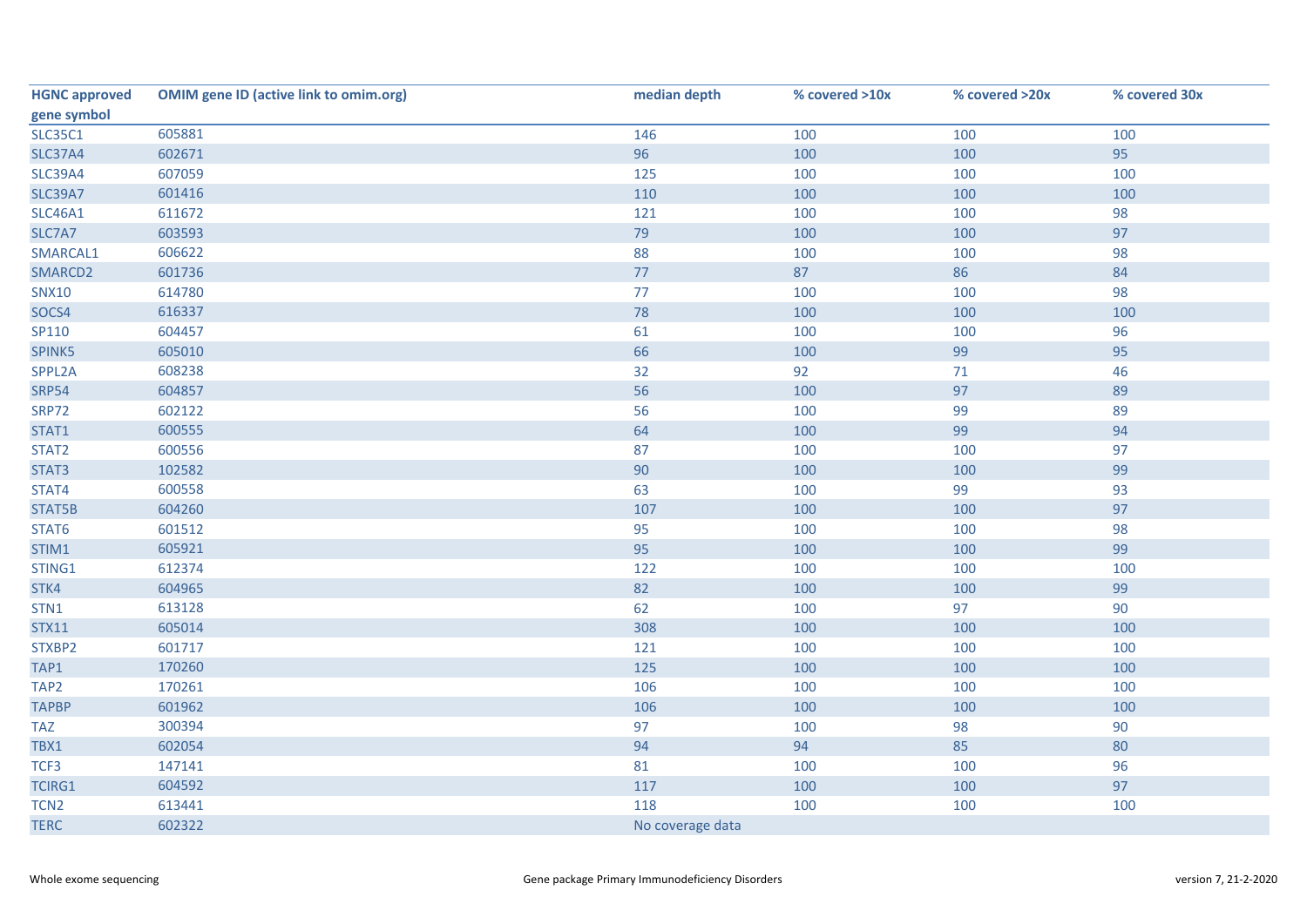| <b>HGNC approved</b> | <b>OMIM gene ID (active link to omim.org)</b> | median depth | % covered >10x | % covered >20x | % covered 30x |
|----------------------|-----------------------------------------------|--------------|----------------|----------------|---------------|
| gene symbol          |                                               |              |                |                |               |
| <b>TERT</b>          | 187270                                        | 136          | 100            | 100            | 99            |
| <b>TFRC</b>          | 190010                                        | 58           | 100            | 99             | 93            |
| TGFB1                | 190180                                        | 111          | 100            | 99             | 95            |
| <b>THBD</b>          | 188040                                        | 195          | 100            | 100            | 100           |
| TICAM1               | 607601                                        | 127          | 100            | 100            | 98            |
| TINF <sub>2</sub>    | 604319                                        | 155          | 100            | 100            | 100           |
| <b>TIRAP</b>         | 606252                                        | 158          | 100            | 100            | 100           |
| TLR3                 | 603029                                        | 66           | 100            | 100            | 99            |
| TLR4                 | 603030                                        | 61           | 100            | 100            | 99            |
| TMC6                 | 605828                                        | 86           | 100            | 100            | 97            |
| TMC8                 | 605829                                        | 118          | 100            | 100            | 100           |
| <b>TNFAIP3</b>       | 191163                                        | 106          | 100            | 99             | 96            |
| TNFRSF11A            | 603499                                        | 97           | 95             | 95             | 95            |
| TNFRSF13B            | 604907                                        | 106          | 100            | 100            | 100           |
| TNFRSF13C            | 606269                                        | 78           | 100            | 91             | 73            |
| TNFRSF1A             | 191190                                        | 97           | 100            | 98             | 94            |
| TNFRSF4              | 600315                                        | 61           | 99             | 89             | 82            |
| TNFRSF9              | 602250                                        | 70           | 100            | 100            | 99            |
| TNFSF11              | 602642                                        | 56           | 100            | 100            | 94            |
| TNFSF12              | 602695                                        | 68           | 100            | 97             | 92            |
| TOM1                 | 604700                                        | 115          | 100            | 100            | 100           |
| TOP2B                | 126431                                        | 49           | 100            | 95             | 82            |
| TPP <sub>2</sub>     | 190470                                        | 58           | 100            | 99             | 91            |
| <b>TRAC</b>          | 186880                                        | 76           | 100            | 100            | 100           |
| TRAF3                | 601896                                        | 102          | 100            | 100            | 100           |
| TRAF3IP2             | 607043                                        | 94           | 100            | 100            | 99            |
| TREX1                | 606609                                        | 234          | 100            | 100            | 100           |
| <b>TRIM22</b>        | 606559                                        | 86           | 100            | 100            | 98            |
| TRNT1                | 612907                                        | 68           | 100            | 99             | 92            |
| TTC37                | 614589                                        | 58           | 100            | 99             | 93            |
| <b>TTC7A</b>         | 609332                                        | 110          | 100            | 100            | 99            |
| TYK2                 | 176941                                        | 128          | 100            | 100            | 99            |
| UNC13D               | 608897                                        | 100          | 100            | 100            | 100           |
| <b>UNC93B1</b>       | 608204                                        | 69           | 96             | 87             | 76            |
| <b>UNG</b>           | 191525                                        | 104          | 100            | 100            | 100           |
| USB1                 | 613276                                        | 93           | 100            | 100            | 99            |